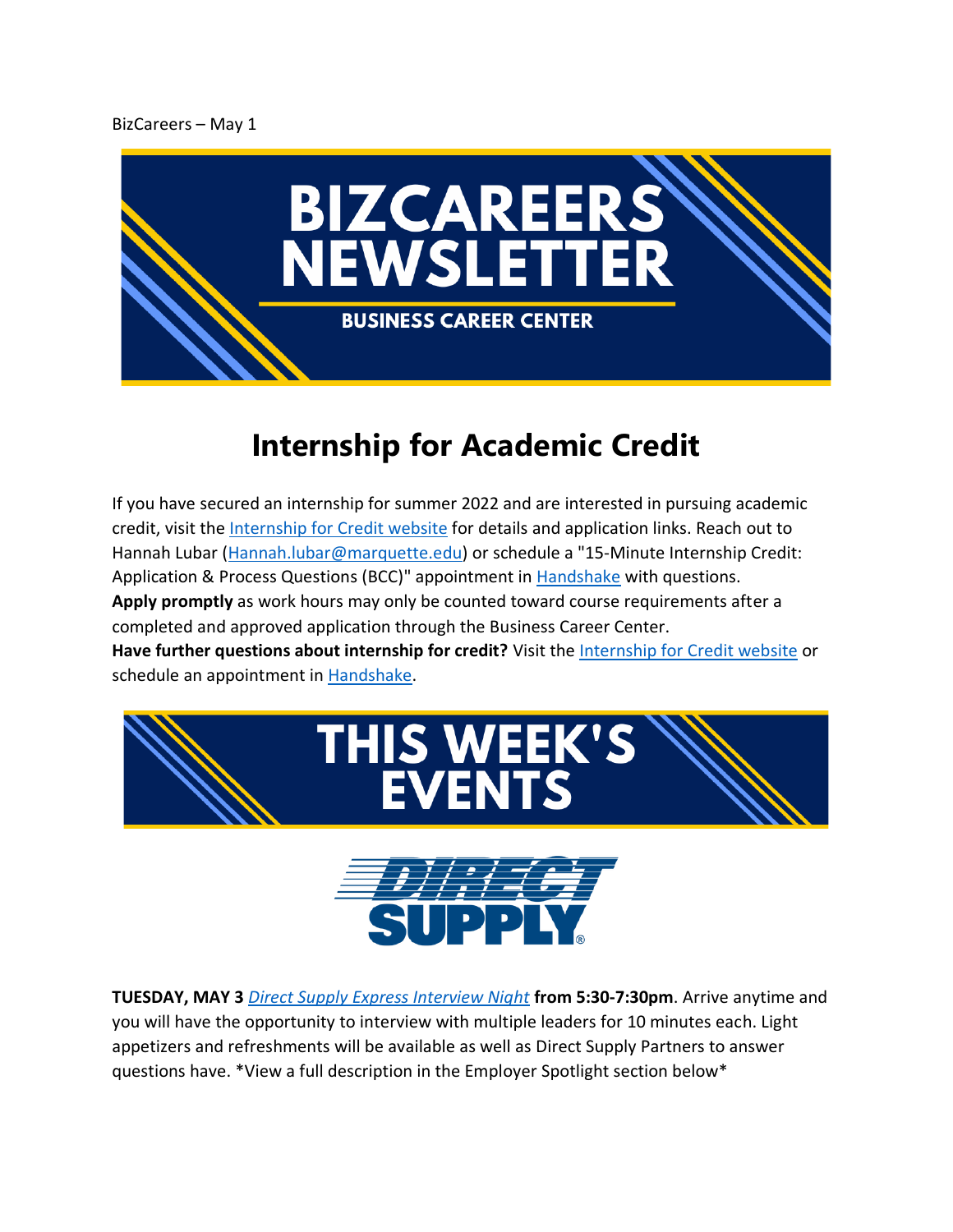

**WEDNESDAY, MAY 4** *[2022 Real Estate Strategies Conference](https://www.marquette.edu/business/re-conf/)* 8:00am-12:00pm in the AMU Ballrooms. The Center for Real Estate's 11th annual Real Estate Strategies Conference focuses on the investment strategies, building techniques, and recruiting trends that are changing the game in commercial real estate. Back and in-person for the first time since 2019, this exciting event brings together hundreds of professionals to hear from keynotes, panels and speakers focused on critical trends that will shape our industry in the years ahead.

## **COMMERCIAL BANKING NETWORKING NIGHT**

Wednesday, May 4<sup>th</sup> 4 to 6 pm, AMU 163 Join us for a...



**WEDNESDAY, MAY 4** *[Commercial Banking Networking Night](https://marquette.joinhandshake.com/events/1029613/share_preview)* 4:00-6:00PM in AMU 163. Commercial Banking is one of the most dynamic and exciting career paths today with enormous opportunities for financial careers. Come and enjoy **taco bar** and great discussion with current students in the program, alumni, and employers. You'll discover what a career in commercial banking can offer you, and you may even meet your future employer. Join us with a chance to **win a set of AirPods,** and other items that will be raffled. In addition to great food, every student who attends and stays will receive a **free gift,** in addition to the chance to with other gifts. You don't want to miss it! Take charge of your career planning and join us for dinner.



*Tuesday, May 3* [Morgan Stanley Fulltime Opportunities in Digital VEA](https://marquette.joinhandshake.com/edu/mass_emails/1109040/If%20you%20have%20secured%20an%20internship%20for%20spring%20or%20summer%202022%20and%20are%20interested%20in%20pursuing%20academic%20credit,%20visit%20the%20Internship%20for%20Credit%20website%20for%20details%20and%20application%20links.%20Reach%20out%20to%20Hannah%20Lubar%20(Hannah.lubar@marquette.edu)%20or%20schedule%20a%20%2215-Minute%20Internship%20Credit:%20Application%20&%20Process%20Questions%20(BCC)%22%20appointment%20in%20Handshake%20with%20questions.%E2%80%AF%20Apply%20promptly%20as%20work%20hours%20may%20only%20be%20counted%20toward%20course%20requirements%20after%20a%20completed%20and%20approved%20application%20through%20the%20Business%20Career%20Center.)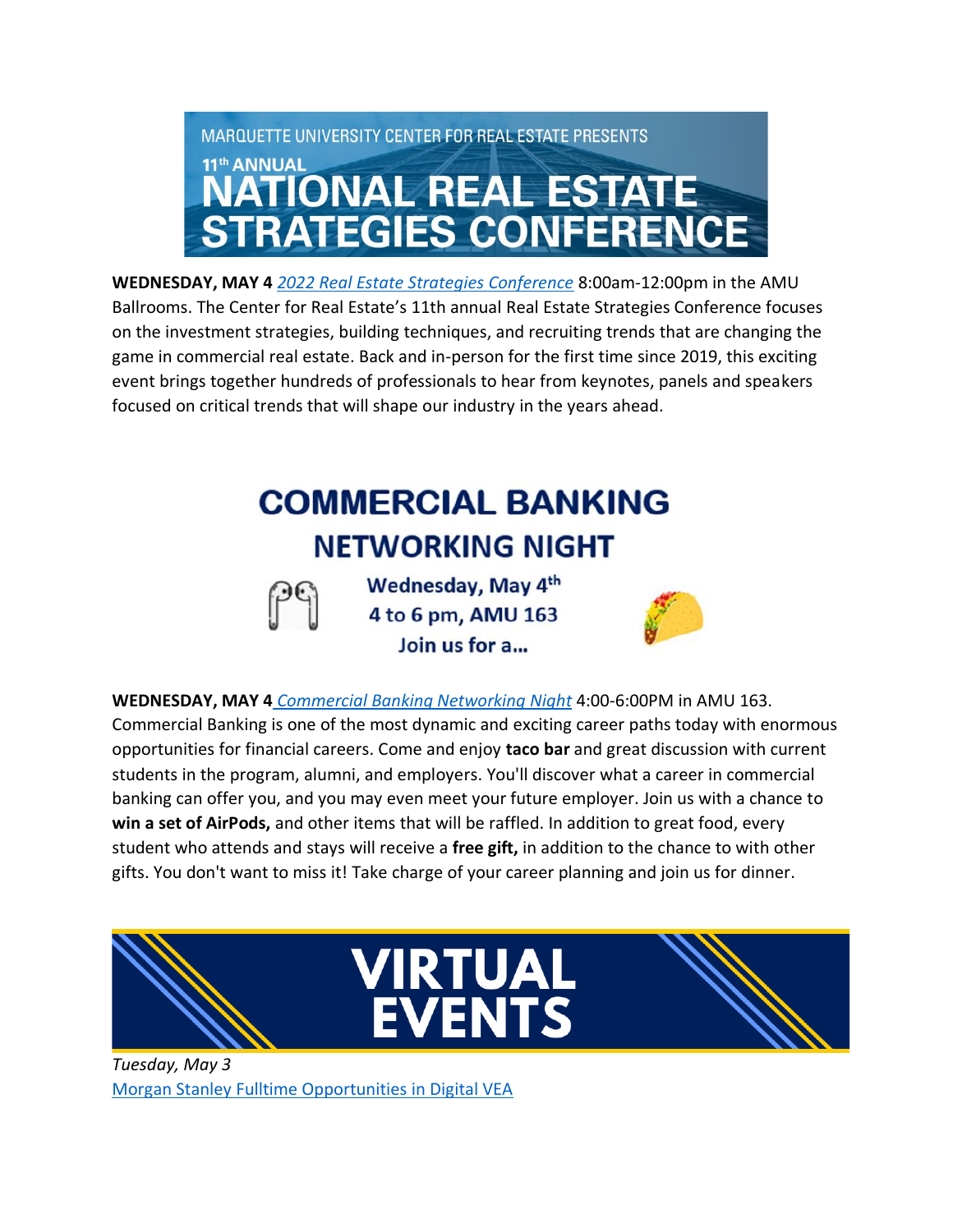HSBC Bank USA- [A Day in the Life of an Intern](https://marquette.joinhandshake.com/events/1029827/share_preview) **[JP Morgan Chase & Co Advancing Hispanics & Latinos Early Insights Program](https://marquette.joinhandshake.com/events/1029827/share_preview)** 

*Wednesday, May 4* [Equitable Advisors The Power of Loving What You Do](https://marquette.joinhandshake.com/events/1019923/share_preview) [JP Morgan Chase & Company Winning Women Early Insights Program](https://marquette.joinhandshake.com/events/1023899/share_preview) 

*Thursday, May 5* [PURE Insurance: Still Unsure of Post-Grad Plans? We're Hiring!](https://marquette.joinhandshake.com/events/1038206/share_preview) [Deutsche Bank Essentials of Banking](https://marquette.joinhandshake.com/events/959641/share_preview) [PennyMac Loan Officer Development Program Info Session](https://marquette.joinhandshake.com/events/1029402/share_preview) [NSA Earn While You Learn Internship Opportunities](https://marquette.joinhandshake.com/events/1003098/share_preview) [UBS Global Markets 101](https://marquette.joinhandshake.com/events/1033011/share_preview)

*Friday, May 6* [HSBC Information Session: Global Banking & Markets 2023](https://marquette.joinhandshake.com/events/1034313/share_preview) [Pro Football Hall of Fame "Before the Snap" ft. Jay Romig](https://marquette.joinhandshake.com/events/1033529/share_preview)

\*We offer highlighted business-aligned events. Review [Handshake](https://marquette.joinhandshake.com/edu/events) for a full list.\*





Direct Supply: Join a team where you do meaningful work to help bring what's next to Senior Living. Tackle important projects, share your perspective and solve important business problems – all while enjoying a fun and supportive environment.

Make sure to attend their *[Direct Supply Express Interview Night](https://marquette.joinhandshake.com/events/1035941/share_preview)* on **Tuesday, May 3rd from 5:30-7:30pm**. Arrive anytime and you will have the opportunity to interview multiple leaders for 10 minutes each. Light appetizers and refreshments will be available as well as Direct Supply Partners to answer any questions you may have about Direct Supply. Below is a list of the available roles: